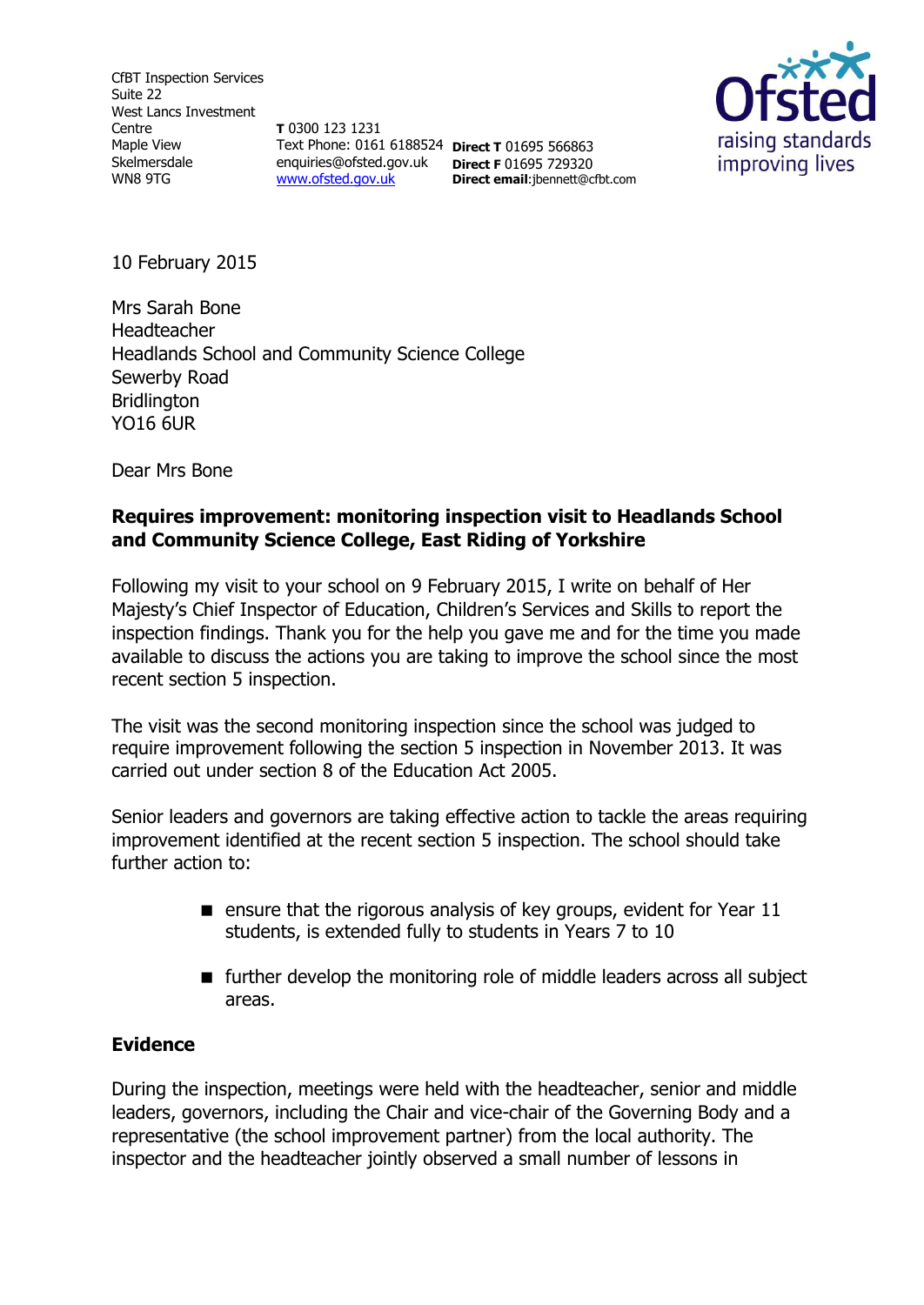

mathematics. A number of documents, including information on monitoring, students' achievement and attendance data were scrutinised.

# **Context**

Since the previous monitoring inspection in March 2014, the school has appointed a significant number of new teachers, including at senior and middle leader level, following a full restructure of staffing.

## **Main findings**

Following the staff restructure, the headteacher has continued to skilfully introduce further key changes in teaching, assessment and leadership, with a focus on ensuring consistent practice and a sharper analysis of students' achievement.

In analysing the school's disappointing results from 2014, senior leaders have taken swift action to ensure that teachers' assessments of the standard of students' work are accurate. There is now common assessment practice across all subjects in Year 11, with regular close scrutiny of students' ongoing progress and attainment, and targeted intervention for any student at risk of underachieving. This is particularly the case for boys, lower and higher ability students and those in receipt of pupil premium funding. As a result, improvement in achievement for these groups is now evident, although the progress of disadvantaged students and less able students, particularly in mathematics, needs to accelerate further over the next term.

Leaders are continuing to take a full range of evidence into account, including lesson observations, workbook scrutiny and assessment data, to more securely evaluate teaching and achievement. Consequently, there is now a greater level of accountability for individual teachers with for example, frequent one to one meetings (the 'class teacher health check') between teachers and leaders to discuss the ongoing progress of individual students.

Middle leaders in English, mathematics and science, working with senior leaders, have also been swift to implement changes in staffing and the curriculum to bring about improvement for 2015. For example, there has been a full review of the number of Year 11 students entered early for GCSE examinations, changes in examination courses in English and science and a review of staff expertise, particularly in relation to teaching in science.

To now ensure consistency across the school, leaders of other subjects should further develop and sharpen their monitoring role. Equally, the rigorous analysis of assessment data for different groups of students in Year 11 should be fully extended for similar groups in Years 7 to 10, across all subject areas.